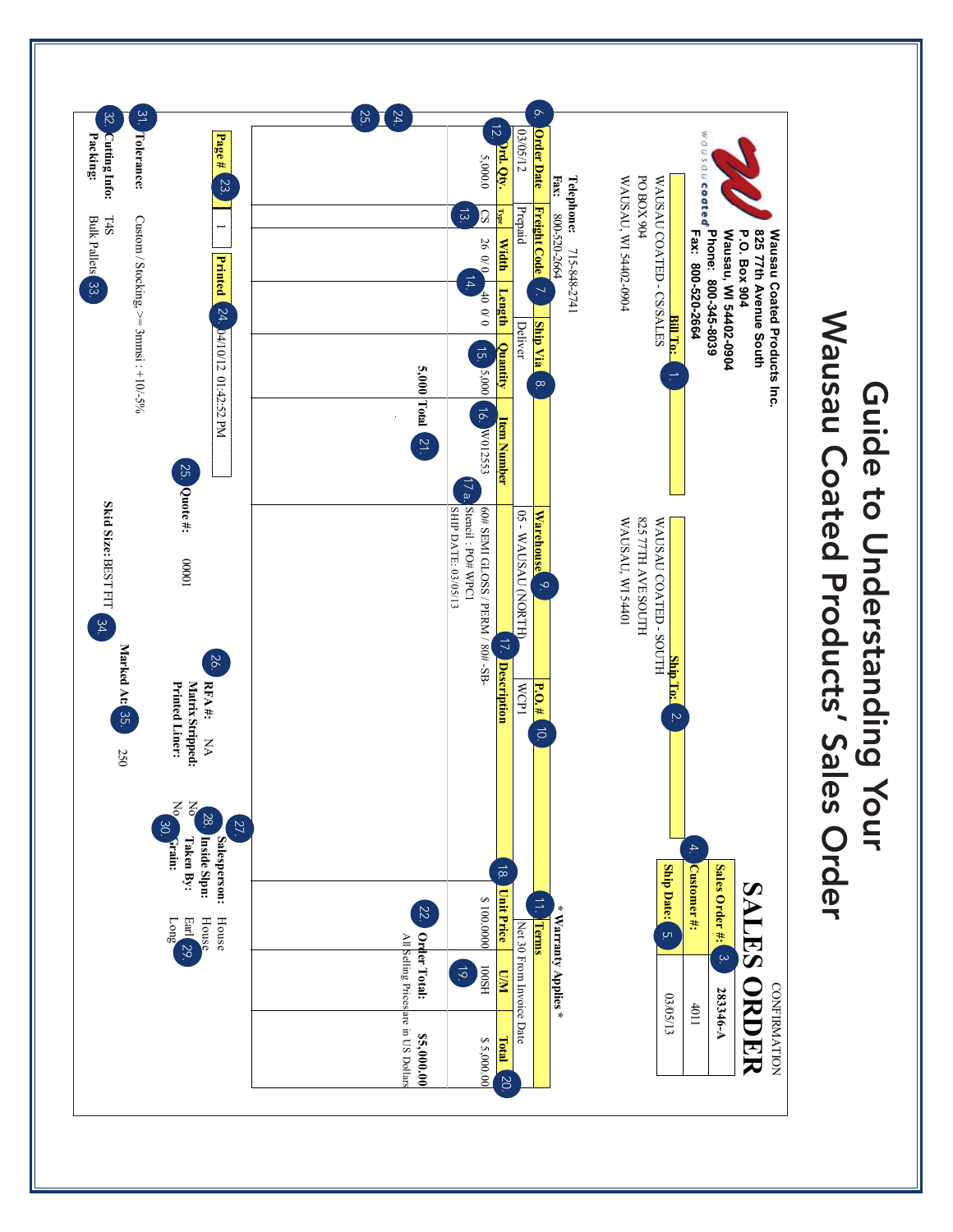## Important Information Found On Sales Orders For Custom Sheet Products

- **Bill To Address** Address the invoice will be sent to
- **Ship To address** Address the order will be sent to 2.
- Sales Order Number Number to reference when contacting Wausau Coated about your order. This will allow Customer Service to track your order more easily. 3.
- Customer # Your customer number in Wausau Coated Products' database 4.
- **Ship Date** The day your order is scheduled to leave our facility or one of our warehouse locations. You will need to add transit time to this date to calculate the arrival date of your order. 5.
- Order Date The date your order was entered into our system 6.
- **7.** Freight Code Identifies who is responsible for the freight on your order Common examples – Collect, Prepaid, Prepaid & bill
- Ship Via Indicates the carrier that will be transporting your order 8.
- Warehouse The warehouse location your order is shipping from 9.
- PO# Your purchase order number 10.
- **Terms** Indicates payment terms established with accounting 11.
- **Order Quantity** Number of sheets ordered 12.
- **Type** Identifies product  $(CS =$  Custom Sheets) 13.
- Width/Length Indicates the size of the material being sent 14.
- **Quantity** For custom sheet products there may be a  $+/-$  percentage tolerance causing the quantity shipped to possibly be different from the quantity ordered. The difference, if any, will appear on your invoice.  $15.$
- **Item Number** Wausau Coated's product code for the item(s) being shipped 16.
- Product Description Identifies the construction of the material 17.
- **Stencil** Customer provided information to help identify your order. This information would be included on paperwork for this order (e.g. Customer po#, job #) 17 a.
- Unit Price Price for each item by unit of measure (all prices in US dollars) 18.
	- U/M Unit of measure used for this item

19.